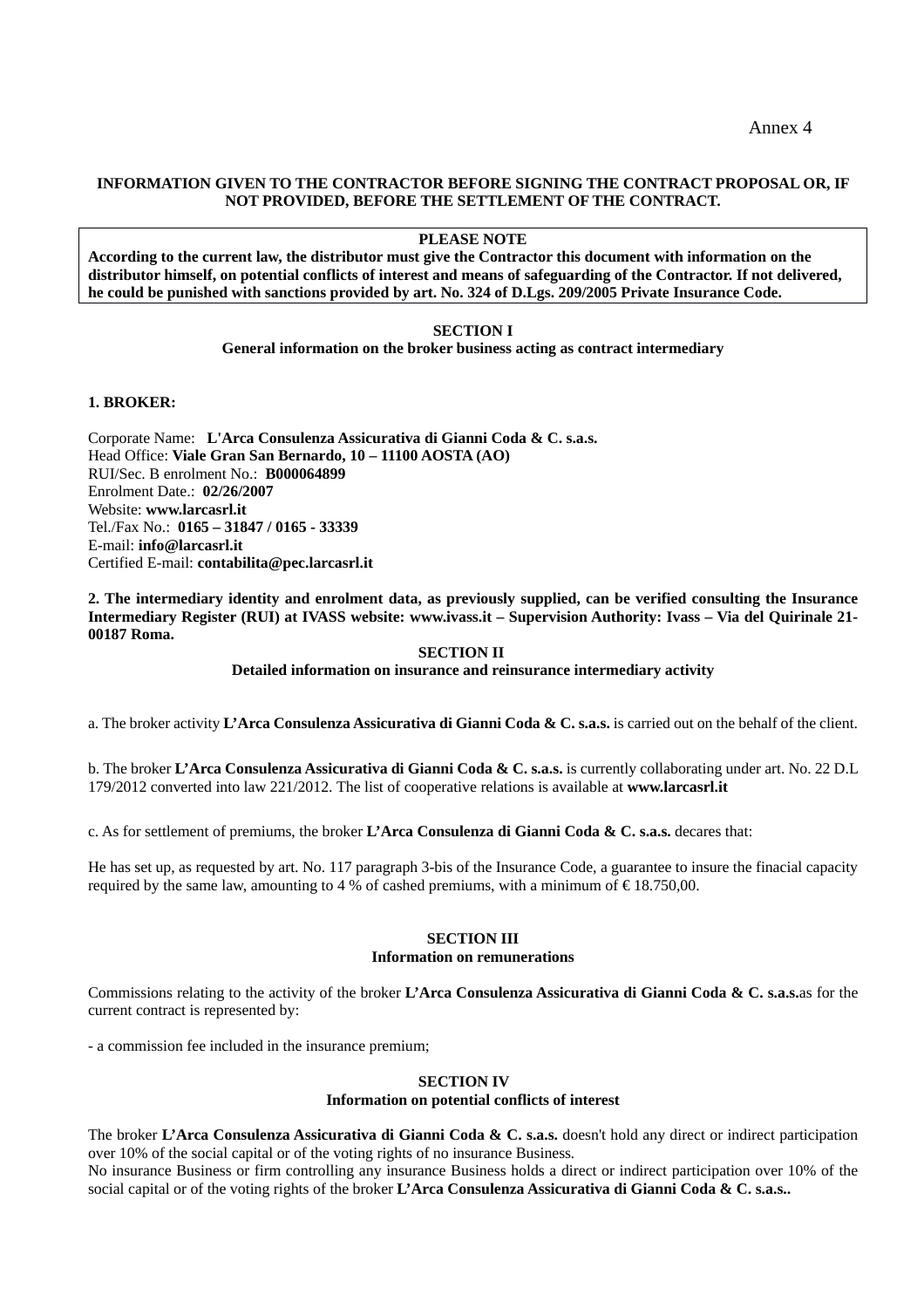As for the proposed contract, the broker **L'Arca Consulenza Assicurativa di Gianni Coda & C. s.a.s.** declares that: *(mark the following option)*

(X) provides professional advice under art. No. 119-ter paragraph 3 of CAP and sends, as an attachment, the names of the insurance Companies who he has/could have business relations with. This list is available at www.larcasrl.it.

#### **SECTION V**

### **Information on safeguarding instruments for the Contractor**

The broker **L'Arca Consulenza Assicurativa di Gianni Coda & C. s.a.s.** informs that:

- the intermediary activity is guaranteed by an insurance policy of civil liability covering damages against Contractors caused by professional errors of the intermediary or by inaccuracy, disloyalty and errors of employees, collaborators or any member of the staff who the intermediary is responsible for, as per law;

- the insured Contractor/client, directly or through post or e-mail, may claim in writing to the broker at the following address:

# **reclami@larcasrl.it**

If not satisfied with the claim result or, if no evidence is produced within 45 days, the Contractor and/or the insured client may address to Ivass – Intermediaries Supervision Authority – Via del Quirinale 21- 00187- Roma, providing the necessary papers relating to the claim handled by the intermediary.

In case of horizontal collaboration among intermediaries as ex art. No. 42 IVASS Regulation 40/2018, the claim has to be handled by the intermediary who holds the direct relation with the insurance Business as defined by Ivass Regulation No. 24/2008, intermediary collocator.

In these cases, except for the Contractor's right to send a copy of the claim even to the Company, it has to be addressed to the following:

# **reclami@unipolsai.it**

- the Contractor can address the Legal Authority or he can apply to proper means of extrajuditial rescission as per current law;

- the Contractor can address the Guaranteed Fund for the insurance and reinsurance activity of intermediaries, appointed at the Consap, Via Yser 14, 00198 Roma, tel.No. 06/85796538 E-mail: fondobrokers@consap.it to ask, if and where possible, for a refund of the patrimonial damage caused by the intermediary activity, which has not been refunded by the intermediary himself or the policy as for previous step.